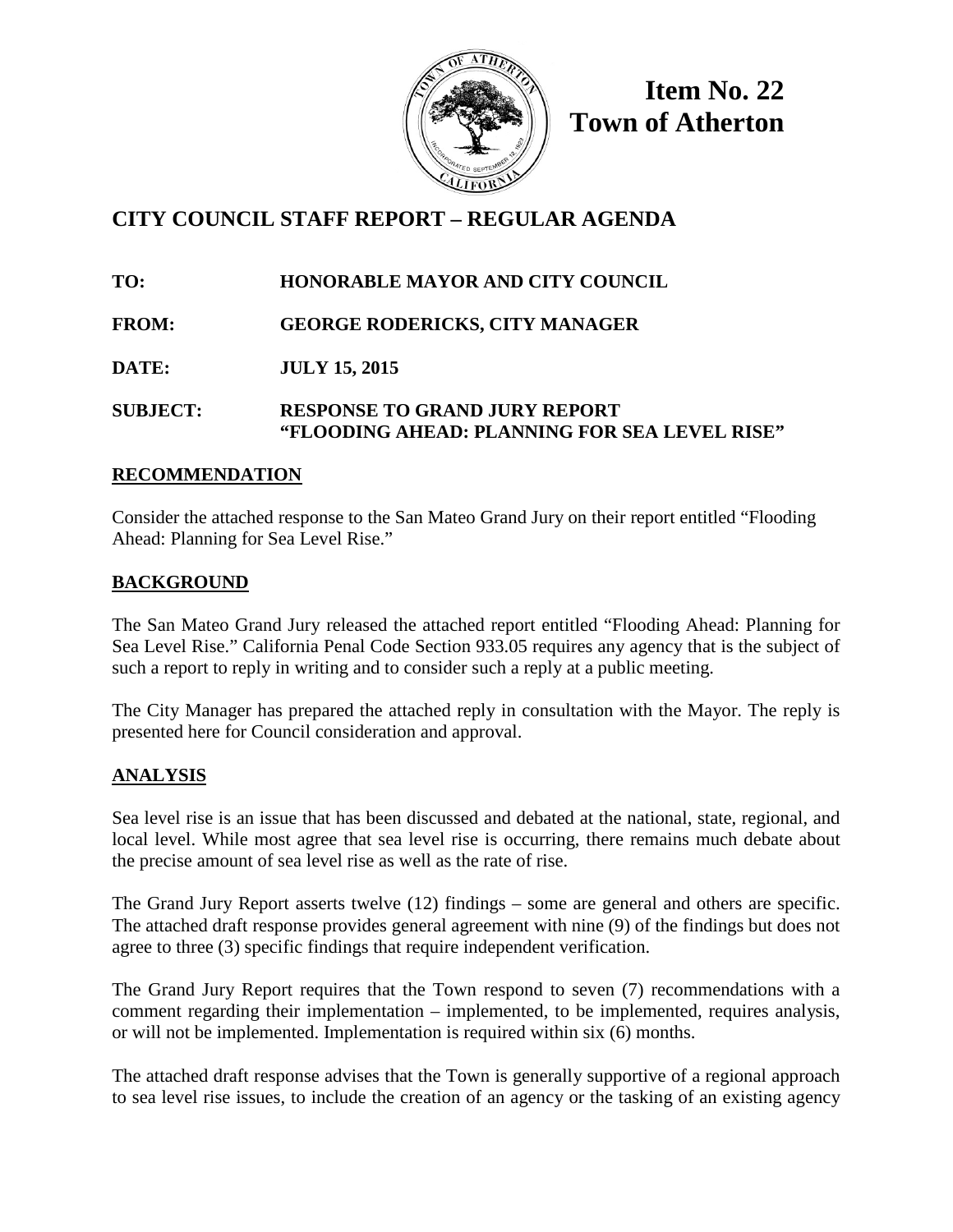Grand Jury Report – Sea Level Rise July 15, 2015 Page 2 of 2

to handle the issues. However, given that the approach is a regional one and not under the Town's direct control, the Town cannot implement any recommendation within the 6-month time frame.

Further, one of the recommendations requires a General Plan update to address sea level rise within the Safety Element of the Town's General Plan. As the Council is aware, the Town is undertaking a General Plan Update process. Updating the General Plan requires a host of noticing, comment periods, environmental review and other requirements that cannot be swiftly implemented in a 6-month period. Therefore, the Town has responded that while such an update will be included, it cannot be completed within the 6-month requirement.

# **POLICY ISSUES**

The Grand Jury requires that the Town indicate agreement or disagreement with specific findings in the Grand Jury Report. Further, the Grand Jury requires that the Town respond to each of the recommendations indicating whether that recommendation has been implemented, will be implemented in the future (with a specific time frame), whether further analysis is needed (with a specific time frame), or whether it will not be implemented.

# **FISCAL IMPACT**

At this time there are no fiscal impacts in response to the Grand Jury.

# **PUBLIC NOTICE**

Public notification was achieved by posting the agenda, with this agenda item being listed, at least 72 hours prior to the meeting in print and electronically. Information about the project is also disseminated via the Town's electronic News Flash and Atherton Online. There are approximately 1,200 subscribers to the Town's electronic News Flash publications. Subscribers include residents as well as stakeholders – to include, but be not limited to, media outlets, school districts, Menlo Park Fire District, service provides (water, power, and sewer), and regional elected officials.

# **ATTACHMENTS**

Response to Grand Jury Report Cover Letter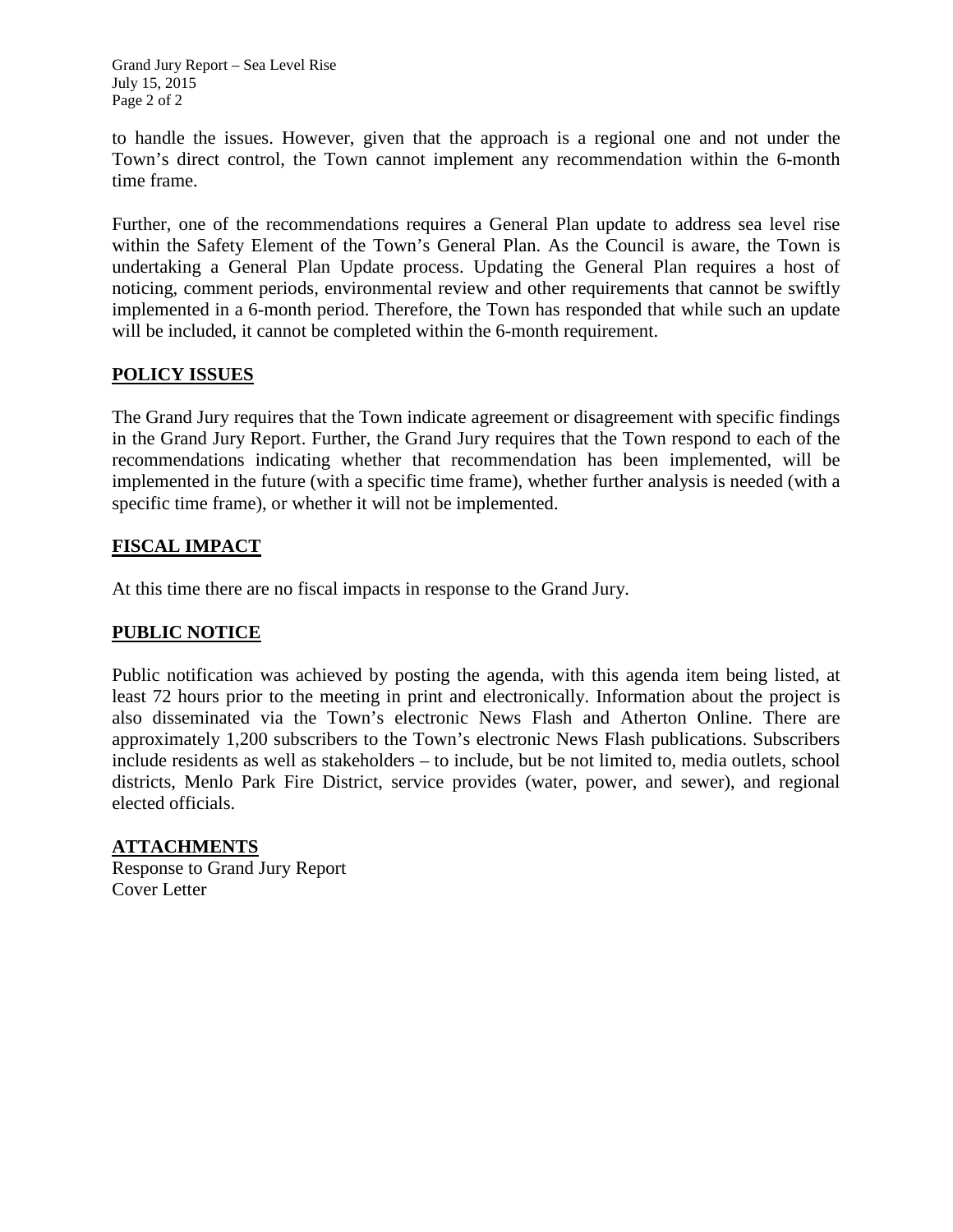

**Town of Atherton Office of the Mayor 91 Ashfield Road Atherton, California 94027 Phone: (650) 752-0500 Fax: (650) 614-1212**

July 16, 2015

Grand Jury Foreperson c/o Court Executive Office 400 County Center Redwood City, CA 94063-1655

#### **SUBJECT: GRAND JURY REPORT "Flooding Ahead: Planning for Sea Level Rise"**

Attention Jury Foreperson:

Attached please find the Town of Atherton's response to the above noted Grand Jury Report. Pursuant to California Penal Code Section 933.05, the response was considered by the City Council at a public meeting on July 15, 2015.

Should you have any questions concerning this response, please contact City Manager George Rodericks at (650) 752-0504.

Sincerely,

**TOWN OF ATHERTON**

Rick DeGolia Mayor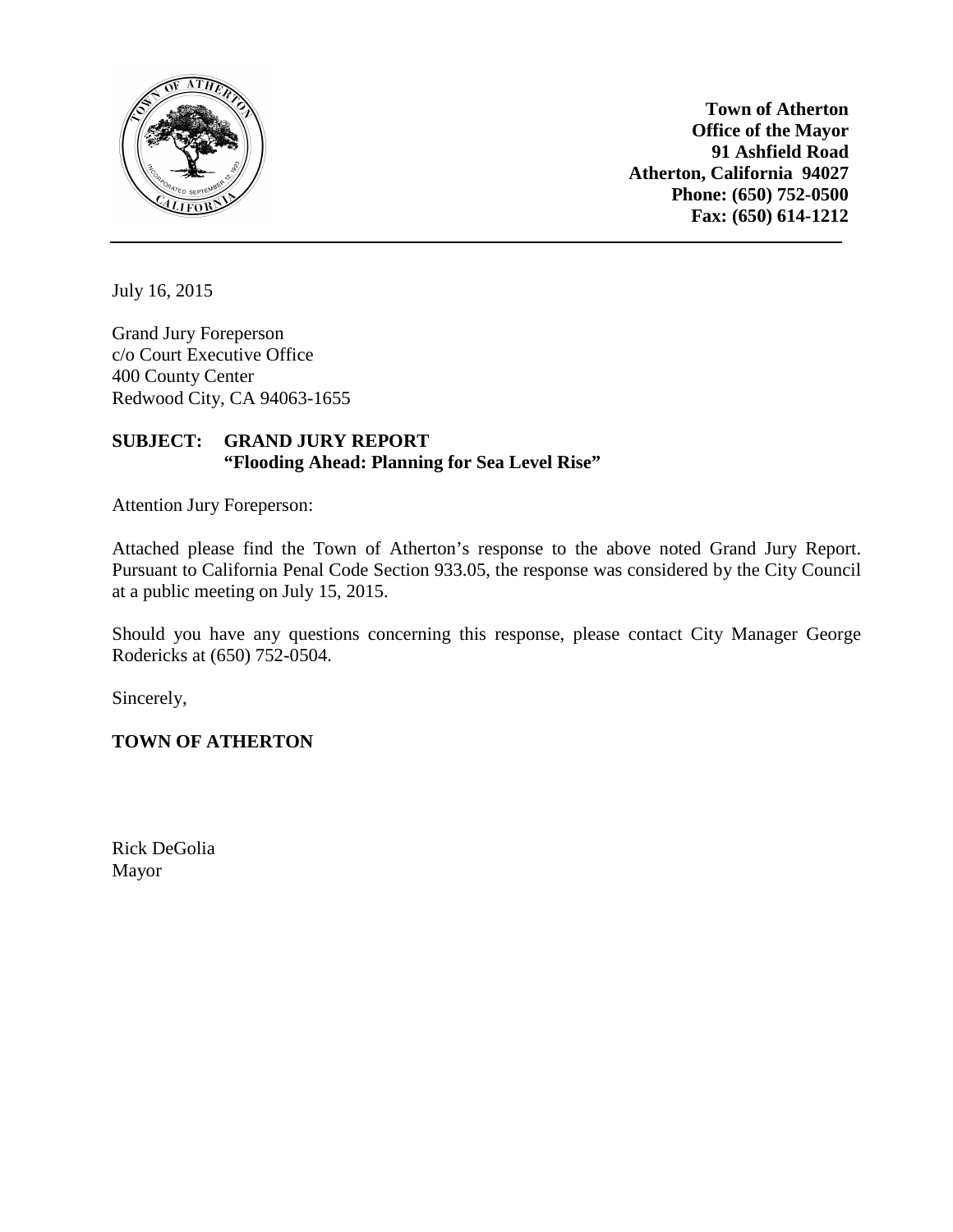## **RESPONSE TO GRAND JURY REPORT**

Report Title: *Flooding Ahead: Planning for Sea Level Rise*

Report Date: June 4, 2015

Response by: Town of Atherton

By: Rick DeGolia, Mayor

# **FINDINGS:**

• I (we) CAN GENERALLY agree with the findings numbered:

F2, F4, F5, F6, F7, F8, F10, F11, F12

• I (we) disagree wholly or partially with the findings numbered:

F1, F3, F9

# **RECOMMENDATIONS:**

• Recommendations numbered  $n/a$  have been implemented.

(Attach a summary describing implemented actions.)

• Recommendations numbered  $\frac{n}{a}$  have not yet been implemented, but will be implemented in the future.

(Attach a timeframe for implementation.)

• Recommendations numbered R1-R7 require further analysis.

(Attach an explanation and the scope and parameters of an analysis or study, and a timeframe for the matter to be prepared for discussion by the officer or director of the agency or department being investigated or reviewed, including the governing body of the public agency when applicable. This timeframe shall not exceed six months from the date of publication of the grand jury report.)

• Recommendations numbered  $n/a$  will not be implemented because they are not warranted or are not reasonable.

(Attach an explanation.)

Date: Signed: Signed: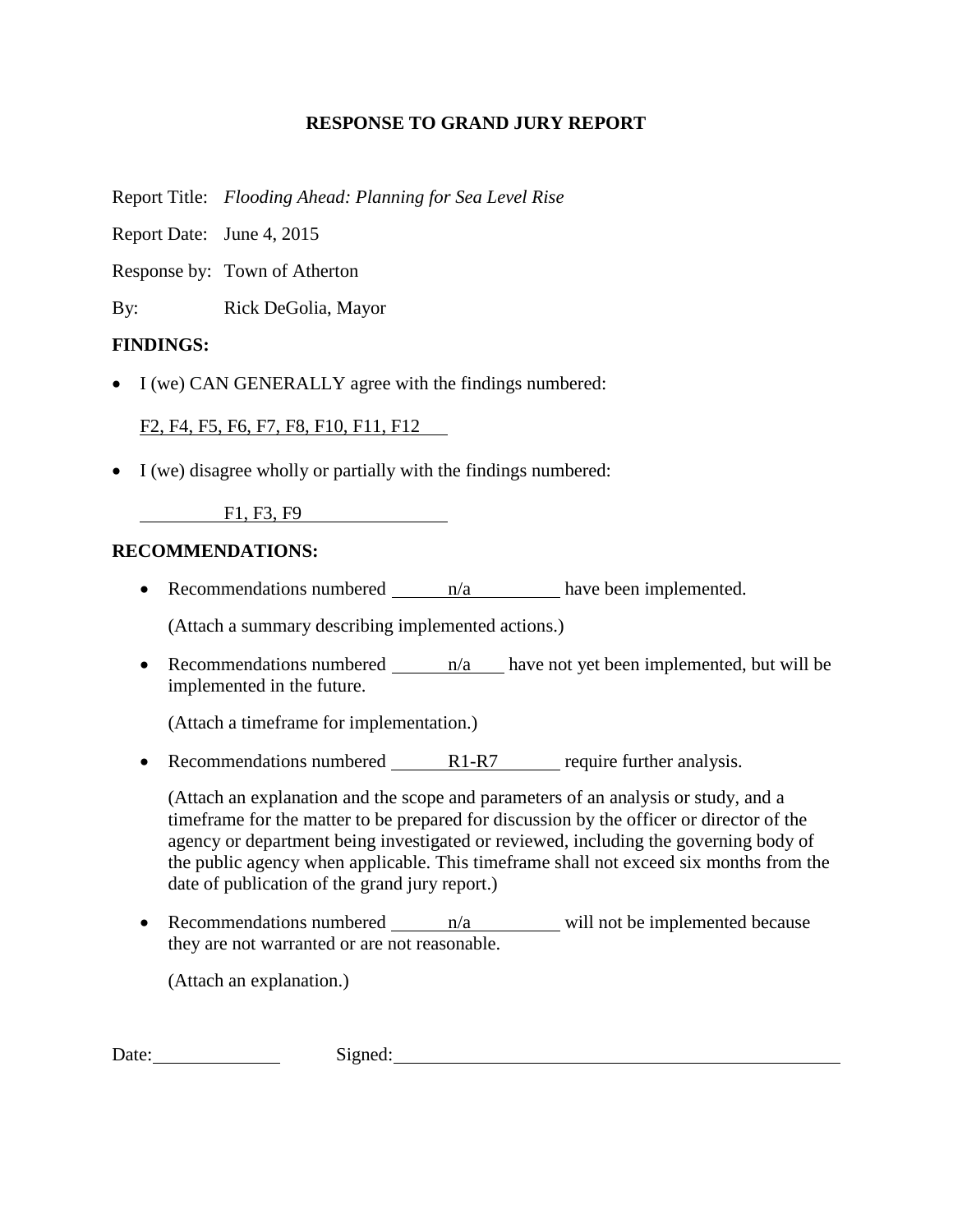# **FINDINGS**

F1 requires that the Town independently verify specific statistics related to scientific projects. The Town has not done so and while we can express general agreement that portion of San Mateo County are at risk for flooding, the Town does not have independent information concerning specific areas of the County nor can we assess that the entirety of the County is at severe risk as a general statement. The Grand Jury Report itself notes specifics and then articulates that the "…precise amount and rate of sea level rise are unknown…"

F3 asserts that there is inadequate public awareness of the impacts of sea level rise. There does not appear to be any data associated with the Grand Jury Report in support of this assertion.

F9 is a re-statement of comments within the Grand Jury Report with respect to the Grand Juries independent interviews. The Town cannot attest to the interview information.

# **RECOMMENDATIONS**

# **R1: The County, each city in the county and relevant local agencies should conduct a public education effort to increase awareness of SLR and its potential effects on this county.**

The Town has an Environmental Programs Committee and other groups that can assist with the public education effort; but, as the Grand Jury Report suggests, there should be a concerted effort on behalf of the region to educate the community with consistent, timely, and relevant information. Until such time as that effort and information is available, the Town will provide general education materials and links to other relevant information promulgated by the County, State, and Association of Bay Area Governments.

#### **R2: The County, each city in the county and relevant local special agencies should identify a single organization, such as a new joint powers authority or an expanded San Mateo County Flood Control District, to undertake countywide sea level rise planning.**

The Town supports a countywide approach but believes that further analysis is necessary to determine whether that agency is a new joint powers authority, the existing County Flood Control District, or other existing regional agency, such as C/CAG. Because this issue is countywide, the Town believes that the County of San Mateo should take the lead in formation of the roles, responsibilities, and funding. As a result, the Town cannot identify a time frame for further action.

# **R3: The organization's responsibilities as listed by the Grand Jury.**

The Town supports the responsibilities as listed by the Grand Jury; however, cannot implement the recommendation or suggest a time frame for implementation (see response to R2).

**R4: The County, cities and two relevant local special agencies should consider expanding the role of the organization beyond sea level rise to include planning and coordination of efforts to address existing flooding problems along the Bay, coast and creeks that are subject to tidal action. The County and cities may also consider expanding the role of the new organization to include potentially compatible functions such as the NPDES, currently**